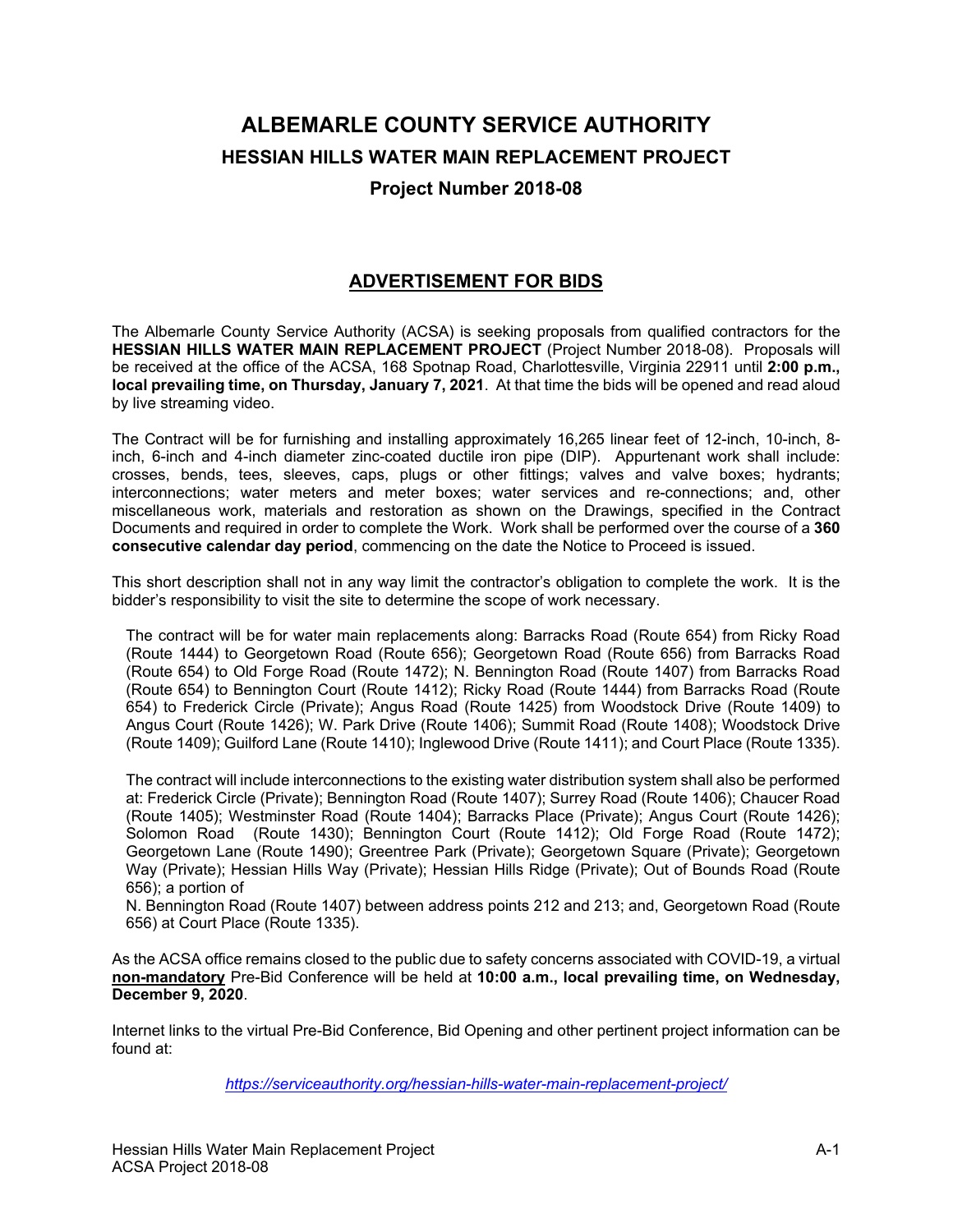Bidders are encouraged to test their connectivity prior to the Pre-Bid Conference and Bid Opening dates and times noted herein.

The purpose of the conference is for bidders to familiarize themselves with the project and to ask questions pertaining to the Contract Documents. Bidders are reminded that no oral interpretations of meaning of drawings and specifications can be made. Conflicts in the Contract Documents, if any, will be resolved by written Addendum.

It is the bidder's responsibility to visit the site to determine the scope of work necessary and to include all incidental work in the unit prices offered in this contract. Actual measured quantities shall be the basis for final payment made. Unit quantities in the Proposal Form are approximate only and for the purpose of comparing bids.

The ACSA reserves the right to reject any or all proposals and to waive any irregularities or informalities in the proposals. Each proposal shall be accompanied by a bid guarantee in an amount equal to at least 5% (five percent) of the amount bid. At the option of the bidder, the guarantee may be certified check, bank draft, or bid guarantee. The bid guarantee shall ensure the execution of the contract as required by the specifications. The contract is to be awarded on the basis of the bidder's qualifications and the total estimated cost on a unit price basis as stated in the Proposal.

Bid Documents consisting of the Contract Drawings and Project Manual may be examined at the following locations (if required, contact the location of choice in advance for hours of operation and public access):

**Builders' Exchange Association of Virginia**, 3207 Hermitage Road, Richmond, VA 23227 Attn: Allie Adams, Phone: (804) 353-2788, Web: *<http://bxava.com/MemberLogin.cfm>*

**Valley Construction News**, 426 Campbell Avenue SW, Roanoke, VA 24016 Attn: Emily Saul, Phone: (540) 344-8127, Web: *<http://www.vcnonline.com/new/verify.htm>*

**Dodge Data and Analytics**, 300 American Metro Boulevard, Suite 185, Hamilton, NJ 08619 Attn: Rick Reyes, Phone: (609) 336-2708, Web: *<https://www.construction.com/products/dodge-planroom>*

**ConstructConnect**, 30 Technology Parkway South, Suite 100, Norcross, GA 30092 Attn: Soleil Allen, Phone: (770) 417-4411, Web: *<https://app.isqft.com/login>*

Paper copies of the Bid documents (Drawings and Project Manual) may be obtained **BY APPOINTMENT ONLY** from the office of the Albemarle County Service Authority, 168 Spotnap Road, Charlottesville, Virginia 22911, **upon a non-refundable payment of \$70.00 per set**. Bidders requesting shipment of documents shall include a separate non-refundable payment for courier charges, or provide a valid account number and designated carrier for recipient billing. All checks or money orders are to be made payable to the "*Albemarle County Service Authority*".

An internet link to electronic copies (PDF format) of the Bid documents may be obtained **FREE OF CHARGE** by submitting an e-mail request to *[warren.wilczynski@mbakerintl.com](mailto:warren.wilczynski@mbakerintl.com?subject=Request%20for%20Bid%20Docs%20(ACSA%202018-08))*.

Regardless of format, no partial sets of the drawings and/or the Project Manual will be issued. All prospective bidders and plan holders shall furnish their company name, complete mailing address with zip code, and contact information (including name, e-mail address, telephone and facsimile numbers).

Bidders must be licensed contractors in Virginia in accordance with Title 54.1, Chapter 11, of the Code of Virginia.

The bidder and its subcontractors must comply with the provisions of Executive Orders 11246, as amended, and 11375, which prohibit discrimination in employment regarding race, creed, color, sex, or national origin.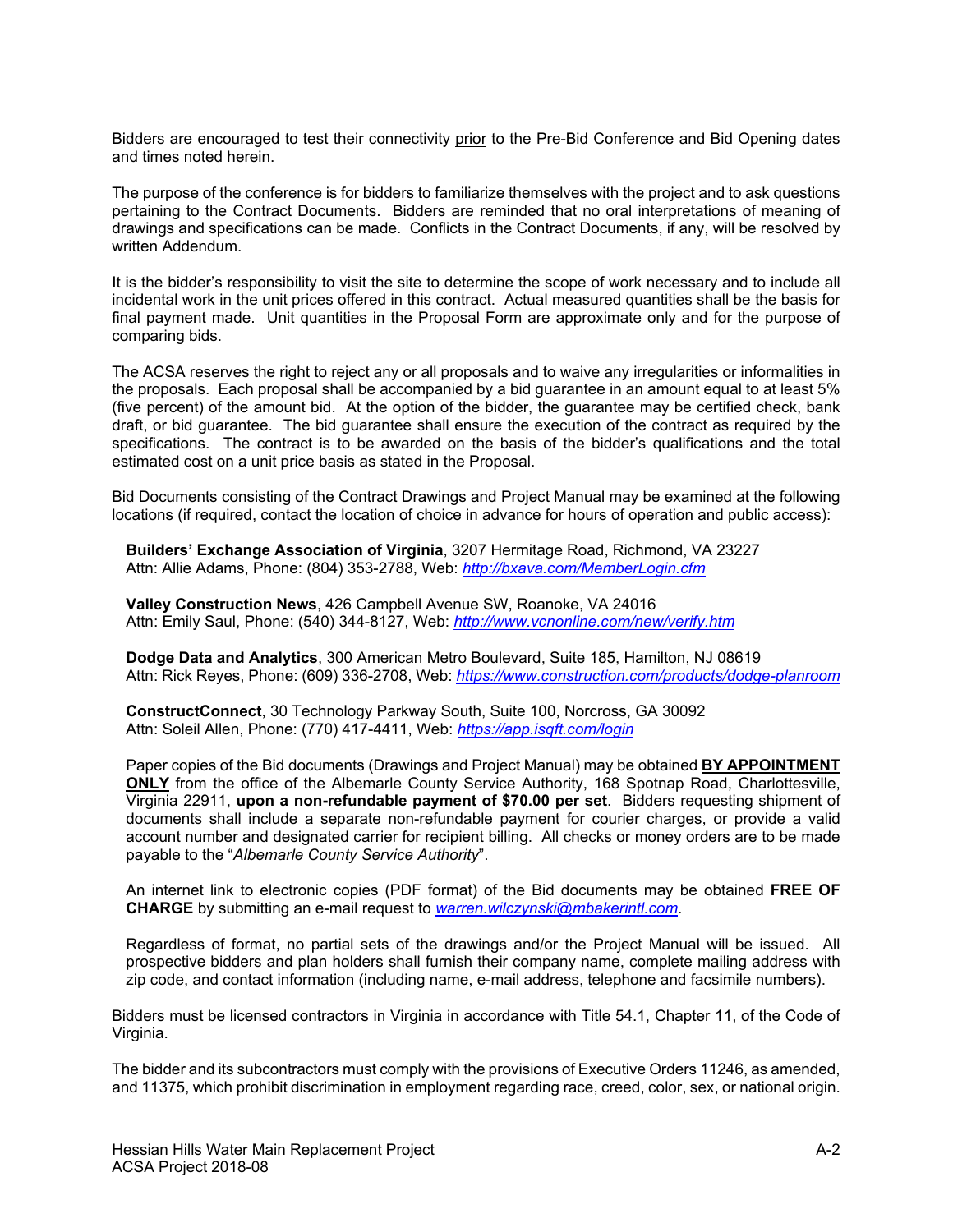Bidders must certify that they do not, and will not, maintain or provide for their employees any facilities that are segregated on a basis of race, color, creed, or national origin.

**Questions concerning the project should be addressed to Mr. Jeremy M. Lynn, P.E., Senior Civil Engineer, of the Albemarle County Service Authority at the above address and must be received no later than seven (7) calendar days preceding the date of "Bid Opening."**

> Albemarle County Service Authority Peter C. Gorham, P.E. Engineering Director